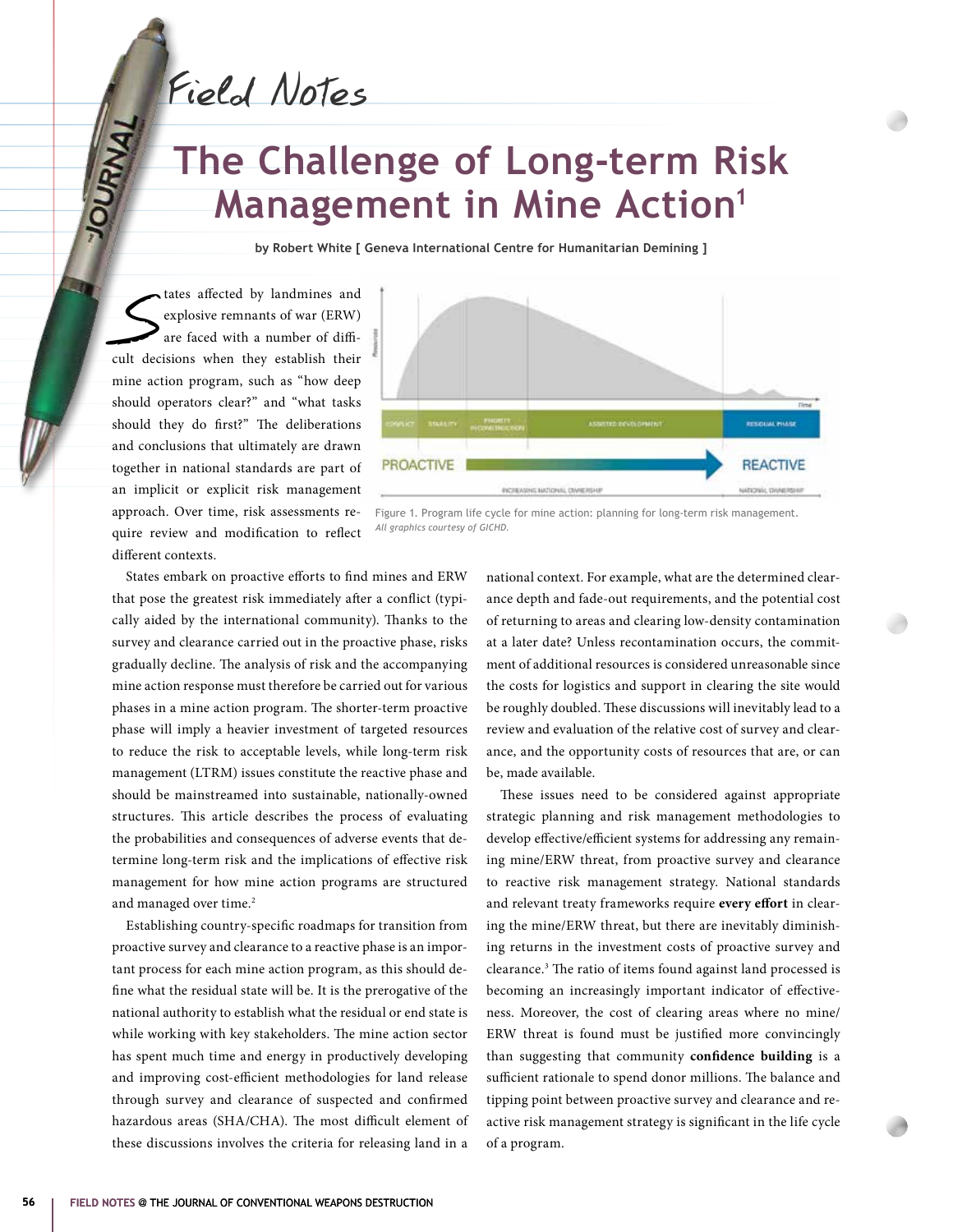

Figure 2. The As Low As Reasonably Practicable (ALARP) concept (after ISO 21010).

## Life Cycle of a Mine/ERW Program

As a country or region recovers from conflict, clearing mines and ERW becomes less of an immediate emergency and high priority, with reactive responses replacing proactive survey and clearance program over varying timeframes. As time goes on, the United Nations, specialist NGOs, and commercial operations terminate programs, and leave or hand over assets to national ownership. All mine action/human security programs operate within this continuum, represented in Figure 1. The capacities to respond tend to be confined to a few specialist military/police units, civil defense, fire service, and commercial service provision, the scale of which is determined by the need of governments and/or market forces.<sup>4</sup>

In countries approaching this transition, there are opportunities to apply principles of strategic planning and risk management to develop effective risk management systems addressing any residual mines and ERW that are well adapted to local circumstances and conditions.

that would accrue from the extra expenditure of time, resources, or money, leaving the challenge of managing the residual mine/ERW threat.

The International Mine Action Standards (IMAS) define residual risk as "the risk remaining following the application of all reasonable efforts to identify, define and remove all presence and suspicion of mines/ERW through nontechnical survey, technical survey and/ or clearance."5 It is logical to understand residual contamination as the sites or areas where mines or ERW are discov-

ered following the application of all reasonable efforts to survey/identify and then process (cancel, reduce, or clear) all known SHAs and CHAs in a given locality.6

Reactive management of risks posed by residual contamination requires a different approach to the one that was utilized during the proactive survey and clearance phase. This requires a review of the established institutional architecture, as well as the development of evidence-based systems, tools, and processes. Whichever approach is adopted in each country-specific scenario will rely on the information that is available to assess risk. Quantifying or predicting the **known unknowns** is problematic and a constraint on stating what level of resource may be required to effectively address any residual contamination.

It should be noted that risks are not only those that have the potential to cause direct human harm, but may also include those that can influence economic activity, freedom of movement, and other aspects of importance to a society and economy.



A Risk Management Approach

sonably practicable (ALARP) should apply to the management of residual mine/ ERW situations (see Figure 2). There are risks that are generally accepted as being so low that no action is required, and there are risks that are clearly unacceptable. Between those two relatively straightforward categories lies a range of risks and situations. ALARP, and **all reasonable effort** (discussed later in the article) embody a concept that additional survey and clearance cannot be justified in terms of the benefits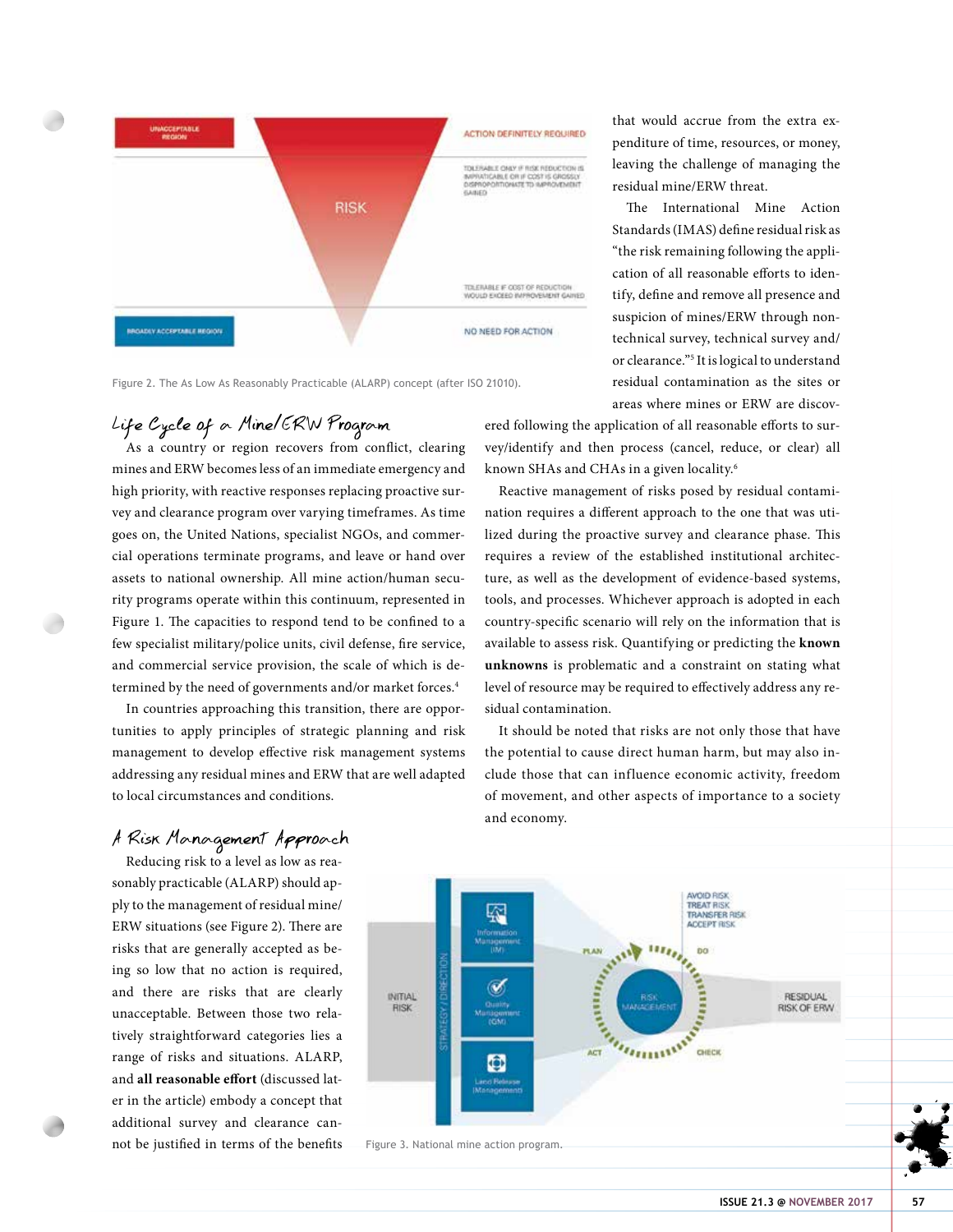





Figure 5. Risk matrix scoring of *xy + y.*

or unprecedented, where the rules are unknown or rapidly changing, or where risks are driven by external factors beyond their control.7 These risks, which have high impact and low likelihood of occurrence, are now accepted by many as having greater importance than those with a high likelihood of occurrence and an insignificant impact. In the case of residual mines and ERW, the concept of impact and the likelihood of events occurring should be given prominence in risk assessment and processes.<sup>8</sup>

The risk matrix in Figure 5 shows an approach to representing LTRM in a residual context by increasing the weighting of the potential impact of an event against likelihood. This works on a scoring of  $xy + y$ , where x is likelihood and y is impact (Figure 5). This formula multiplies impact with likelihood then adds a weighting again for impact. It should be remembered that the scoring of risk magnitude often involves a degree of judgement or subjectivity. Where data or information on past events or patterns is available, it will enable more evidence-based risk judgements. In interpreting the risk matrix the color codes are:

- \* **Red** represents major or extreme/catastrophic risks that score 15 or more (ALARP: *Unacceptable*).
- \* **Amber** represents moderate or major risks that score between 8 and 14 (ALARP: *Tolerable only if risk reduction is impracticable, or if cost is grossly disproportionate to improvement gained*).
- \* **Blue** represents minor or insignificant risks scoring 7 or less (ALARP: *Broadly acceptable region*).9

When addressing large, air-dropped munitions, the probability/incidence rate and severe consequence of an accident would support discussion of a greater weighting of impact on the risk matrix to use a formula of  $xy + 2y$  (represented in Figure 6). This will allow consideration of the fact that on rare occasions improbable events do occur with devastating effects. The weighting of impact brings almost half the risk

Figure 4. Real ERW risks.

A rigorous approach to responding to all mine/ERW risks that affect the achievement of a country`s economic objectives could be one framework on which to base the management of residual mines and ERW. A risk management strategy embedded in a national system would allow the potentially negative impact of residual mines and ERW to be mitigated effectively. The objective of residual risk management is to fully understand the nature of the residual risks to which governments and communities are being exposed, and then implement sensible, cost-effective measures to minimize the downside and maximize the upside (Figure 3).

The purpose of risk identification is to understand the reality of mine/ERW risks, as opposed to the perception of those risks. The way in which mine/ERW risks are perceived by society and the general public is an important part of the context, but effective management of residual mines and ERW is based upon identifying and understanding the reality of those risks. Residual risks only exist when three associated factors combine: an explosive **hazard** must be present at a **location** where an **activity** capable of interacting with the hazard is taking place or will take place. In the risk diagram (Figure 4), a real risk only arises in the central red zone of the diagram. All three contributing factors need to be understood when identifying residual risks of mines and ERW, and that perception of risk may extend outside the red zone.

Specific countries or regions that moved from a proactive to a reactive approach to mines and ERW should note the developments made over recent years in approaches to representing risk impact and likelihood. Many organizations outside mine action now take account of adverse events that are rare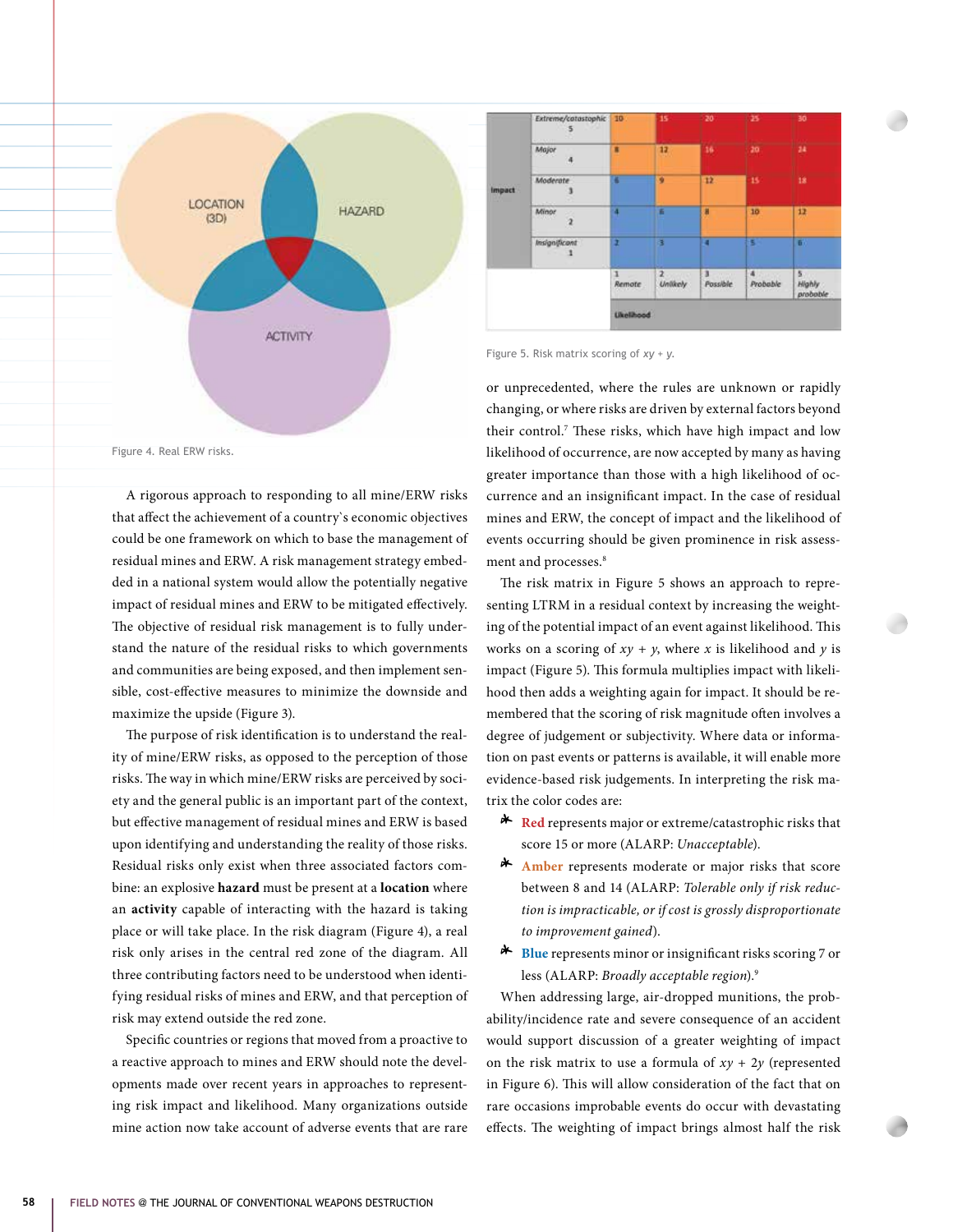| Impact | Extreme/catastophic<br>- 5<br><b>ATTACHE</b> | 15     | 20            | 25            | 30            | 35                          |
|--------|----------------------------------------------|--------|---------------|---------------|---------------|-----------------------------|
|        | Major                                        | 12     | 36            | 20            | 24            | 28                          |
|        | Moderate<br>3                                | ø      | 12            | 15            | in            | 21                          |
|        | <b>COLOR</b><br>Minor<br>2                   |        | п             | 10            | 12            | Ħ                           |
|        | <b>Insignificant</b><br>1                    | Ū      | п             |               | ø             | Ŧ.                          |
|        |                                              | Remode | 2<br>Unlikely | x<br>Possible | a<br>Probable | $5 -$<br>Mighly<br>probable |

Figure 6. Risk matrix scoring of *xy* + 2*y*.

management framework results into the ALARP **unacceptable** region, which is a strategic challenge for finding the appropriate response to address residual contamination, particularly for residual large, air-dropped munitions.

Locating UXO on a construction site in the United Kingdom is considered by the Construction Industry Research and Information Association (CIRIA), as a "high consequence but low probability event."10 CIRIA recommends that "appropriate allowance should be made at the design stage for assessing the risk of encountering UXO on-site and for mitigating that risk if significant," suggesting that factors such as public safety, on-site safety, neighboring buildings, secondary hazards, and the safe excavation and disposal of UXO targets are considerations in developing an investigation methodology.10 A version of this approach should be applied in countries that reach a residual mine/ERW management state, particularly where large, air-dropped munitions were a feature of the conflict.

## Evidence-based Risk Management

A key area of focus for LTRM must be on the integrity of survey and clearance data, and how that can be used to inform risk management decision making once the proactive

survey and clearance activity has ceased.11 Future decision making will benefit from access to comprehensive data on survey and clearance. The risk management issue of clearance depth relates directly to land use. If the land is for current agricultural use in countries such as Cambodia, Laos, and Vietnam, then the national standard survey and clearance depth does mitigate the threat to communities. If land use in specific areas changes through infrastructure development, urbanization, construction, etc., a risk review/response will be needed before activity takes place. Therefore, communication and record keeping during the land release process is crucial for the future management of residual risk. If the survey and clearance data is absent or inconsistent, the residual risk management approach has less evidence on which to base decisions.

This issue is illustrated using data from the LWCC Quang Tri database in Vietnam. The contamination survey and clearance map (Figure 7) was built using the survey and clearance records from Cam Lo District, Vietnam. Each red dot indicated a mine or item of ERW located and cleared to the 30 cm (11.8 in) national survey and clearance depth.

This returns the land to communities in Cam Lo to safe use for current activity and agricultural practices—a compliant residual state. Any change in land use at a later date, illustrated in Figure 8, will introduce the residual riskmanagement questions relating to items potentially located below the Vietnam national standard 30 cm (11.8 in) threshold.

The discussions on residual management led to revisiting the question of what the sector means by **safe** following survey and clearance to national standards (when based on IMAS). The standard clearance depths differ from country to country; e.g., for cluster munition remnants: Cambodia's is 20 cm (7.9 in), Lao's is 25 cm (9.8 in), Vietnam's is 30 cm (11.8 in). This represents the national authority agreement, described in the national standards, on the required risk mitigation to an acceptable level in order to hand back land to communities free from immediate threat.

Responsible authorities and mine action operators always ensure that survey and clearance are completed comprehensively, and record the location, items, and depth, guaranteeing that everything is documented for a defined handover to